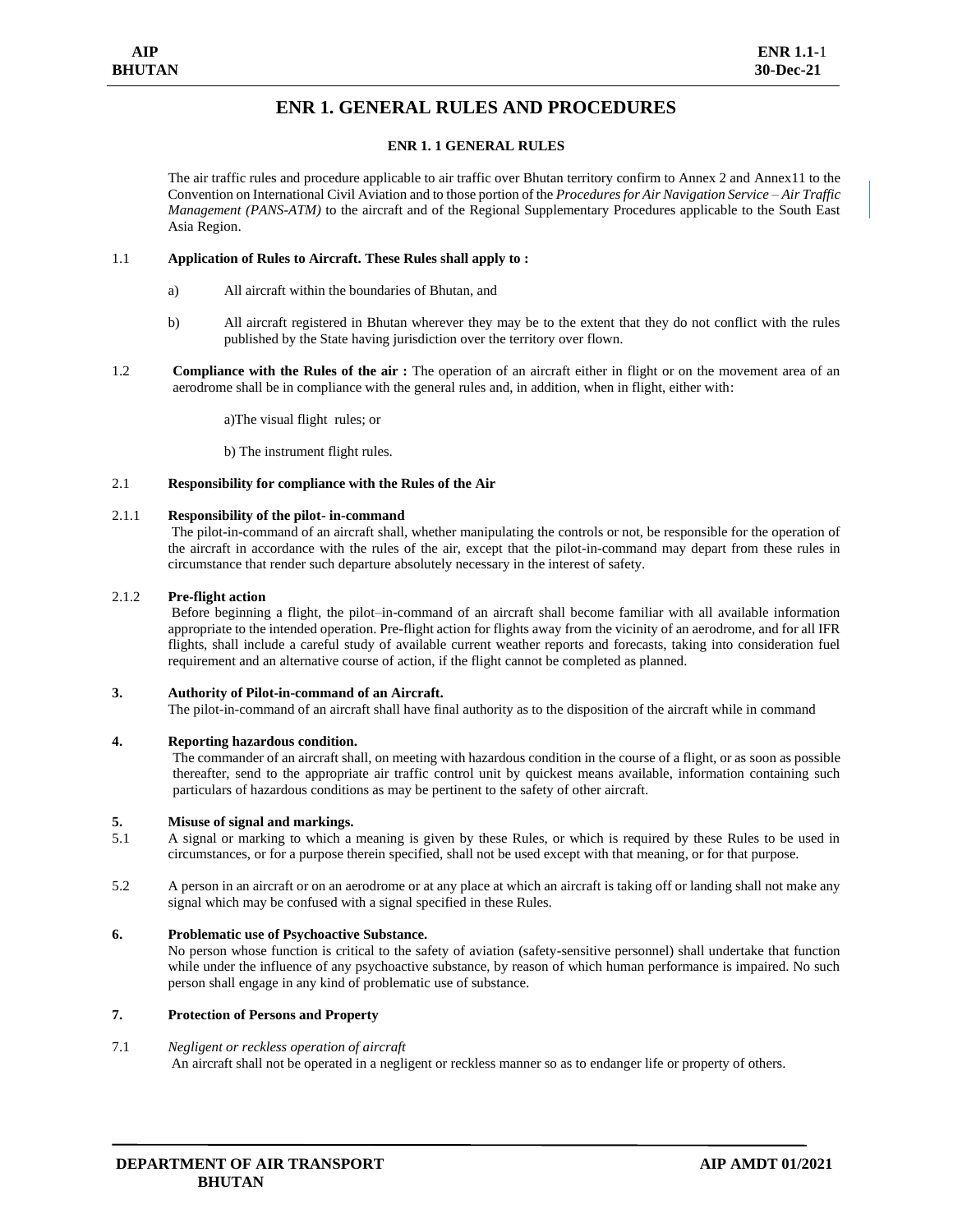# 7.2 *Minimum Heights.*

Except when necessary for take-off or landing, or except by permission from the Director General of BCAA, aircraft shall not be flown over the congested areas of cities, towns or settlements or over an open-air assembly of persons unless:

- a) At such a height as will permit, in the event of an emergency arising, a landing to be made without undue hazard to persons or property on the surface; or
- b) At a height of 1500ft above the highest fixed object within 2000ft of the aircraft, whichever is higher.
- 7.2.1 An aircraft shall not fly, except with the permission in writing of the HoA, BCAA and in accordance with any conditions therein specified:
	- a) Over, or within 3000ft of, any assembly in the open air of persons assembled for the purpose of witnessing or participating in any organised event, and with the consent in writing of the organisers of the event; or
	- b) Below such height as would enable it to alight clear of the assembly in the event of failure of a power unit and if such an aircraft is towing a banner such height shall be calculated on the basis that the banner shall not be dropped within 3000ft of the assembly;
	- c) Closer than 500ft to any person, vessel, vehicle or structure;
	- d) Below 3000ft over the yellow or red roofs, heritage and archaeological sites.
- 7.2.2 A helicopter shall not fly, except with the permission in writing of the HoA, BCAA and in accordance with any conditions therein specified,:
	- a) Below such height as would enable it to alight without danger to persons or property on the surface, in the event of failure of a power unit;
	- b) Over a congested area of a city, town or settlement below a height of 1500ft above the highest fixed object within 2000ft of the helicopter;
	- c) Over the yellow or roof, heritage and archaeological sites.
- 7.2.3 Nothing in this Rule shall prohibit an aircraft from flying in such a manner as is necessary for the purpose of saving life.
- 7.2.4 Nothing in this Rule shall prohibit an aircraft from flying in accordance with normal aviation practice, for the purpose of taking off from, landing at or practising approaches to landing at, or checking the navigational aids or procedures at an aerodrome owned or managed by DoAT or a licensed aerodrome in Bhutan.
- 7.2.5 Nothing in this Rule shall apply to any captive balloon or kite.
- 7.3 *Cruising Levels*.
	- The cruising levels at which a flight or portion of a flight is to be conducted shall be in terms of:
	- a) Flight levels, for flights at or above the lowest usable flight level or, where applicable, above the transition altitude;
	- d) Altitudes, for flights below the lowest usable flight level or, where applicable, at or below the transition altitude.
- 7.4 *Dropping or Spraying*.

Nothing shall be dropped or sprayed from an aircraft in flight except under conditions prescribed by HoA, BCAA and as indicated by relevant information, advice and/or clearance from the appropriate air traffic services unit.

#### 7.5 *Towing*

No aircraft or other object shall be towed by an aircraft, except in accordance with requirements prescribed by the HoA, BCAA and as indicated by relevant information, advice and/or clearance from the appropriate air traffic services unit.

7.6 *Parachute Descents.*

Parachute descents, other than emergency descents, shall not be made except under conditions prescribed by the HoA, BCAA and as indicated by relevant information, advice and/or clearance from the appropriate air traffic services unit.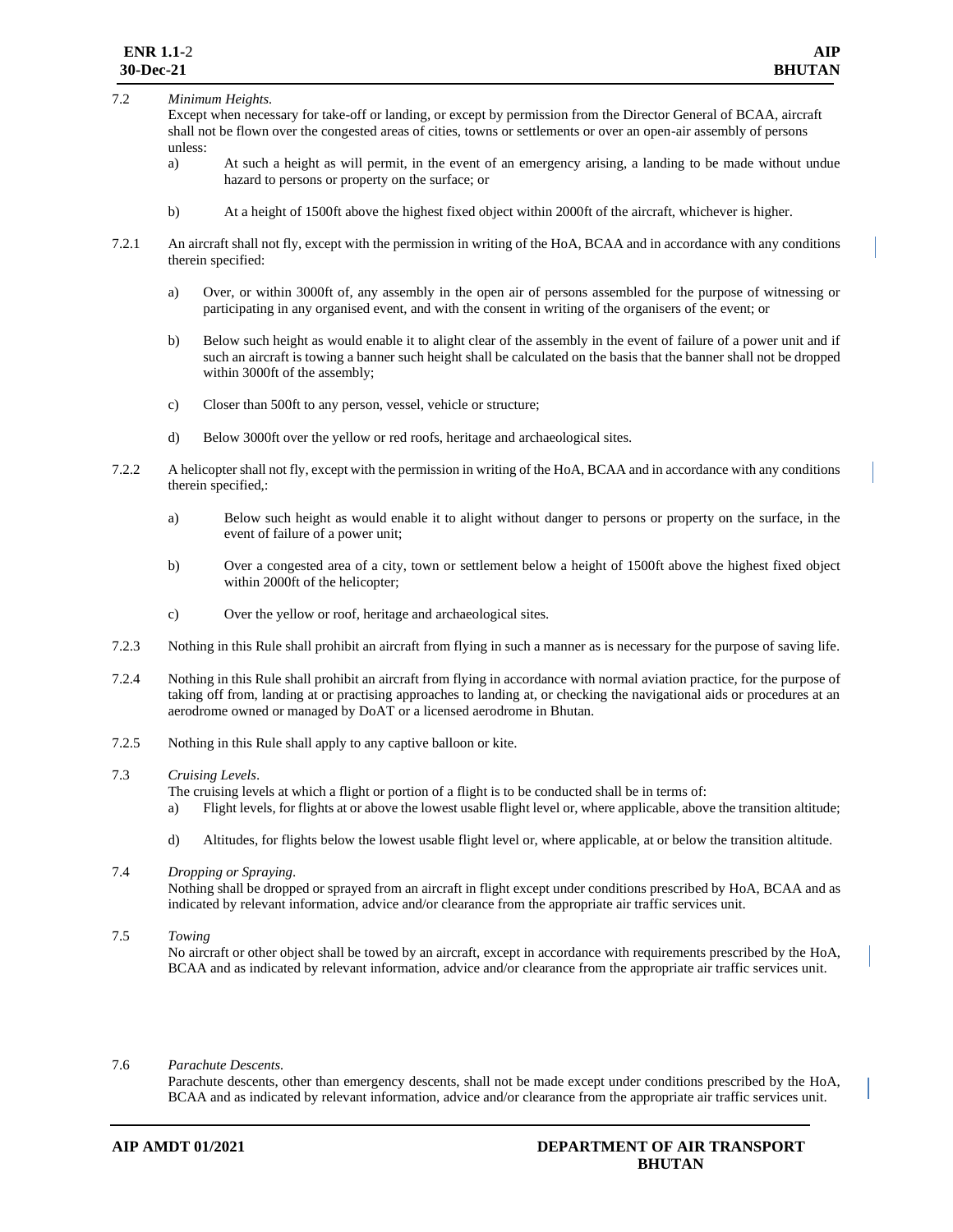#### 7.7 *Aerobatic Flight.*

No aircraft shall be flown aerobatically except under conditions prescribed by the HoA, BCAA and as indicated by relevant information, advice, and/or clearance from the appropriate air traffic services unit.

#### 7.8 *Formation Flights.*

Aircraft shall not be flown in formation except under conditions prescribed by the HoA, BCAA and by pre-arrangement among the pilots-in-command of the aircraft taking part in the flight.

# 7.9 *Unmanned Free Balloons.*

An unmanned free balloon shall be operated in such a manner as to minimise hazards to persons, property or other aircraft and in accordance with the conditions specified in Appendix A to Annex 2 to the Convention on International Civil Aviation.

#### 7.10 *Prohibited and Restricted Areas*.

Aircraft shall not be flown in a prohibited area, or in a restricted area, the particulars of which have been duly published, except in accordance with the conditions of the restrictions or by permission of the State over whose territory the areas are established.

# **8. Avoidance of Collisions.**

Notwithstanding that the flight is being made with air traffic control clearance it shall remain the duty of the commander for an aircraft to take all possible measures to ensure that this aircraft does not collide with any other aircraft.

#### 8.1 *Proximity.*

An aircraft shall not be flown in such proximity to other aircraft as to create a collision hazard.

#### 8.2 *Right of Way.*

The aircraft that has the right-of-way shall maintain its heading and speed but nothing in these rules shall relieve the pilot-in-command of an aircraft from the responsibility of taking such action, including collision avoidance manoeuvres based on resolution advisories provided by ACAS equipment, as will best avert collision.

8.3 An aircraft that is obliged by these Rules to keep out of the way of another shall avoid passing over, under or in front of the other, unless it passes well clear and takes into account the effect of aircraft wake turbulence.

#### 8.4 *Approaching head-on.*

When two aircraft are approaching head-on or approximately so in air and there is danger of collision, each shall alter its heading to the right.

#### 8.5 *Converging*.

When two aircraft are converging at approximately the same level, the aircraft that has the other on its right shall give way, except as follows:

- a) Power-driven heavier-than-air aircraft shall give way to airships, gliders and balloons;
- b) Airships shall give way to gliders and balloons;
- c) Gliders shall give way to balloons;
- d) Power-driven aircraft shall give way to aircraft which are seen to be towing other aircraft or objects.

#### 8.6.1 *Overtaking*.

An overtaking aircraft is an aircraft which approaches another from the rear on a line forming an angle of less than 70 degrees with the plane of symmetry of the latter, i.e. is in such a position with reference to the other aircraft that at night it should be unable to see either of the aircraft's left (port) or right (starboard) navigation lights. An aircraft that is being overtaken has the right-of-way and the overtaking aircraft, whether climbing, descending or in horizontal flight, shall keep out of the way of the other aircraft by altering its heading to the right, and no subsequent change in the relative positions of the two aircraft shall absolve the overtaking aircraft from this obligation until it is entirely past and clear.